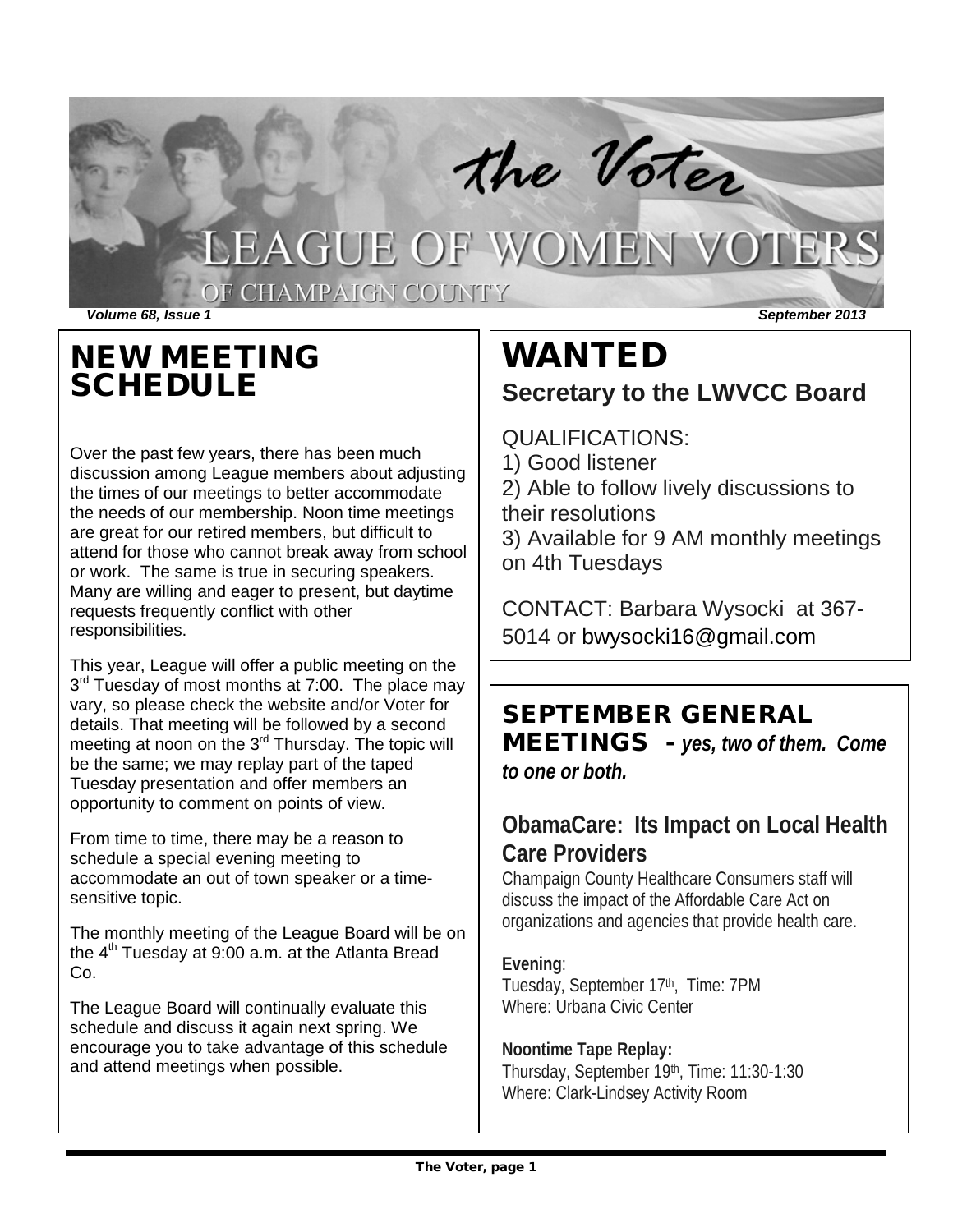## *LWVCC Board - 2013-2014*

President: Barbara Wysocki  $1<sup>st</sup> VP$  (Organization): Trisha Crowley<br>217-359-2514 c trowle  $2^{nd}$  VP (Program):<br>217-344-4078 Secretary: *Vacant* Treasurer: Sandy Volk<br>217-367-7664 sar Communications: Criminal Justice Chair Gerri Kirchner<br>217-328-0547 Gerriki Drive: Antje Kolodziej<br>217-356-1734 Membership Chair: Sue Phillips<br>217-359-8818 Newsletter Editor:<br>217-766-9677 Observer Corps: Resource Management:

Student Intern:<br>708-574-2957

Nominating Committee:

217-367-5014 [bwysocki16@gmail.com](mailto:bwysocki16@gmail.com) [tcrowley9491@gmail.com](mailto:tcrowley9491@gmail.com)<br>Theresa Michelson thmichelson@gmail.com [sandyvolk803@gmail.com](mailto:sandyvolk803@gmail.com)<br>Debbie Rugg 217-621-7180 c [debrugg@aol.com](mailto:debrugg@aol.com) 217-328-0547 [gerrikirchner@comcast.net](mailto:gerrikirchner@comcast.net)<br>Finance Drive: Antie Kolodziei [antje@illinois.edu](mailto:antje@illinois.edu) [suephillips1018@att.net](mailto:suephillips1018@att.net)<br>Michelle Jett michellejett1@gmail.com<br>Betty Segal 217-893-3080 [bssegal@mindspring.com](mailto:bssegal@mindspring.com)<br>e Management: Margaret Olson 217-344-6390 **[olsonmjo@gmail.com](mailto:olsonmjo@gmail.com)**<br>Intern: Kim DeGiacomo [degiaco1@illinois.edu](mailto:degiaco1@illinois.edu) Voter Service Chair: Carole Rebeiz 217-377-9148 caroler57@comcast.net<br>
Corrie Proksa ter: Corrie Proksa<br>217-359-4959 **Corrier** [corrieproksa@hotmail.com](mailto:corrieproksa@hotmail.com)<br>Chair: Lois Gullerud Jan Anderson, Gerri Kirchner

Do you have friends or acquaintances who might be interested in the League? Email Sue Phillips a[t suephillips1018@att.net](mailto:suephillips1018@att.net) or phone her at 359-8818 with names and addresses and we will send them *the Voter* for the next three months.

# OTHER MEETINGS OF INTEREST

### **UIUC YMCA Friday Forum**

September 6<sup>th</sup> through November 8th Noon at the Y "Re-thinking Security: Beyond Mass Incarceration" LWVCC is cosponsoring this series

**Champaign County Health Care Consumers** Health Insurance Marketplace Informational Meeting September 12<sup>th</sup>, 2013, 7PM at Champaign Public Library

### **Sierra Club**

"Champaign County's Water: Where It Comes From, Where It Goes, and How We Can Protect it Along the Way" September 26th, 2013, 7-8:30 at Champaign Public Library

# PRESIDENT'S LETTER

League of Women Voters of Champaign County

Dear Members,

The summer is nearly over! For me, it's been a busy one as I acquaint myself with League activities and personnel, as well as view our community through the League lense. It's time, however, to look forward to another year of informational meetings on contemporary topics that challenge us as citizens in a democratic society.

We will continue programs and activities for which we're noted: observer corps, candidate forums, court watching, voter registration. We will also make greater efforts to connect and engage with the broader community by collaborating with other organizations that share our positions on critical issues. How will we do this? We will investigate opportunities to sponsor or co-sponsor meetings and forums of public interest. We will examine our organizational structure to find ways to become more nimble in responding to causes we support. Finally, we will utilize technology to promote our League, communicate our position, and articulate League's mission.

This is an ambitious agenda, and I'm sure we will miscalculate, make mistakes, and require do-overs. Yet, we must take the risks and continue to position ourselves to be of service to our community in these challenging times.

This year will be a rebuilding year -- a time to assess and capitalize on our strengths, determine where our energy and resources can do the most good, and continue to be the conscience and force that has always marked the League of Women Voters.

Sincerely, *Barbara Wysocki, LWVCC President*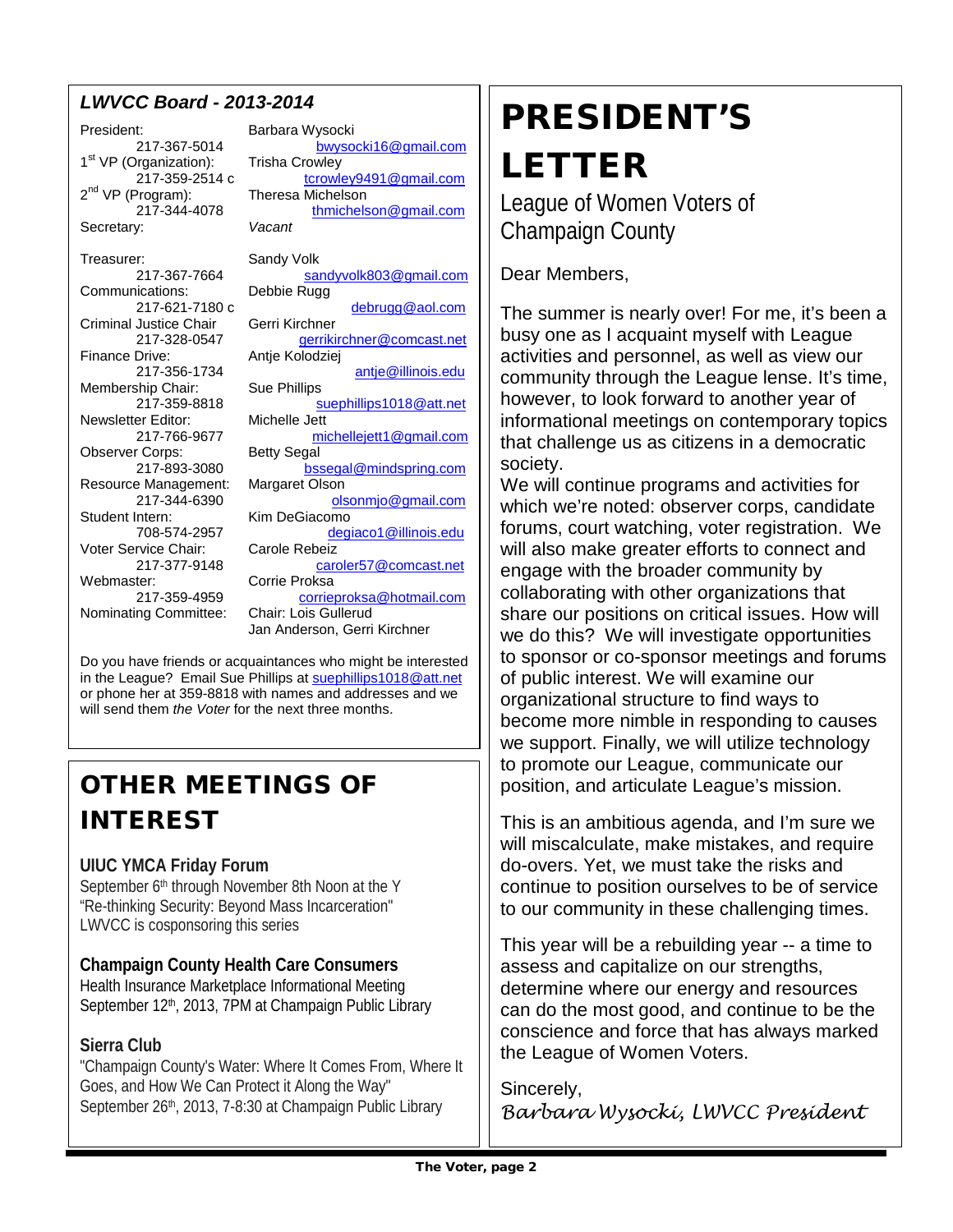| <b>Membership Form - League of Women Voters of Champaign County</b>                                               |                                                     |
|-------------------------------------------------------------------------------------------------------------------|-----------------------------------------------------|
|                                                                                                                   | Date: _________________                             |
|                                                                                                                   | Zip:                                                |
|                                                                                                                   | (please circle one)                                 |
| Please circle the type of membership: Individual Dues* \$65.00<br>Household Dues* \$97.50 #New Member Due \$32.50 | Student Dues* \$5.00<br>#New Household Dues \$48.75 |
| Please make checks payable to LWVCC, and mail to: Sue Phillips, 1018 W William, Champaign, IL 61821               |                                                     |

#Dues for new members, for one year, are half the amount paid by continuing members.

\*Dues and donations are not tax deductible as charitable contributions from your federal income tax return. You may, however, make a tax deductible contribution to the Education Fund (of LWVCC) by writing a separate check made payable to "LWVIL Education Fund". Please include "Champaign County" on the memo line of your check.

Check your *Voter* mailing label for the month your membership dues are payable.

# LWVCC CRIMINAL JUSTICE COMMITTEE UPDATE

Gerri Kirchner has agreed to take over as chair of the LWVCC Criminal Justice Committee. Currently the committee is educating itself about the activities of the County Board as it makes decisions about possible changes and improvements in the judicial system, specifically the jail structure in Champaign County.

The county interviewed several consultants and hired Dr. Kalmanoff of the Institute for Law and Policy Planning (ILPP) of California to conduct The Champaign County Criminal Justice System Assessment at a cost of \$125,000. The preliminary draft report was presented to the county board in April 2013. You can access the report via this link:

http://www.lwvchampaigncounty.org/criminal-justice-system-needs-assessment.html

### **ILPP's final report will be presented to the County Board at a study session on Tuesday, September 24 at 6:00 pm, at Brookens.**

The Champaign County Community Justice Task Force (members appointed by the county board) issued their final report and presented it to the board on June 21, 2013. A PDF version of the committee's 80 page report can be accessed at this link:

http://www.co.champaign.il.us/CJTFReport.pdf. A summary report is presented on pages 1-20, which outlines the Task Force's recommendations. ILPP was asked to consider these recommendations as part of the community input for the final report presented in September.

While triggered by facility needs, these two studies represent an effort to evaluate the entire county criminal justice system when considering how to make the best use of county resources. Both reports have studied the various issues and provide specific recommendations. It is expected that ILPP's final report will present an assessment of several alternative plans for meeting facility needs.

The committee will be evaluating and determining how the League can best assist voters on this complicated issue. Please attend the November general meeting for an update on the committee's work.

## "ILLINOIS PIONEERS" FEATURES LEAGUE MEMBER LILIAN KATZ

September 12<sup>th</sup> 7:30PM WILL-TV

Lilian Katz is a Professor Emerita of early childhood education at the University of Illinois at Urbana-Champaign, where she is also principal investigator for the Illinois Early Learning Project, a contributor to the Early Childhood and Parenting Collaborative, and editor of the first online peer-reviewed early-childhood journal, Early Childhood Research & Practice.